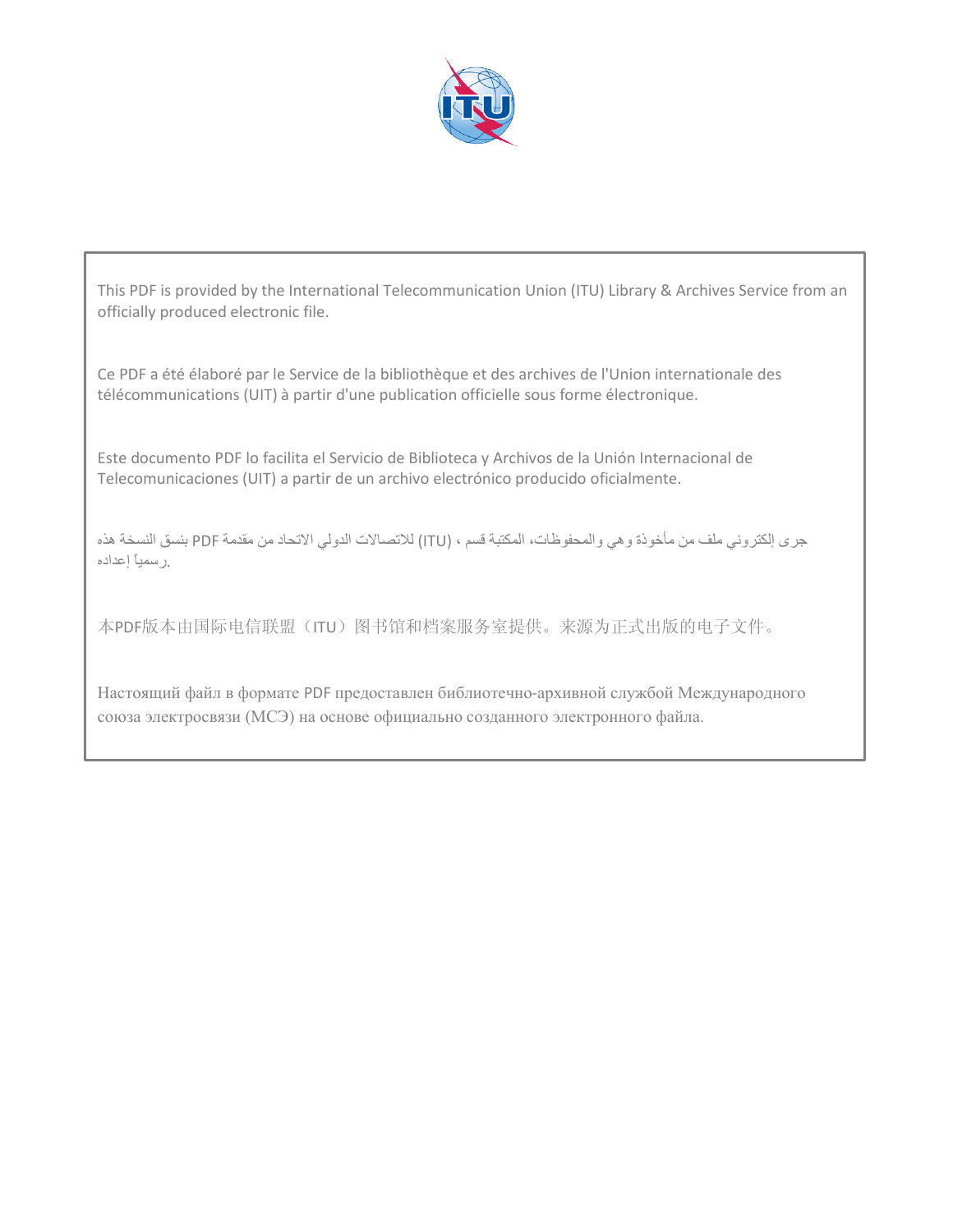

**Document 180-E 1 December 2014**

# **FINAL LIST OF DOCUMENTS**

(Documents 1 – 180)

## **A. Basic documents of the Conference**

|                                | Document  |                             | Document  |
|--------------------------------|-----------|-----------------------------|-----------|
| Chairmen and Vice-<br>Chairmen | 94(Rev.1) | Structure of the Conference | <u>93</u> |
| List of participants           | 179       |                             |           |

| <b>Minutes - Plenary MEETINGS</b> |             |                                   |            |  |  |
|-----------------------------------|-------------|-----------------------------------|------------|--|--|
| <b>Opening Ceremony</b>           | <u>106</u>  | $11th$ meeting                    | <u>169</u> |  |  |
| $1st$ meeting                     | 107         | $12^{th}$ meeting                 | 170        |  |  |
| $2nd$ meeting                     | <u>108</u>  | $13th$ meeting                    | <u>171</u> |  |  |
| 3 <sup>rd</sup> meeting           | <u> 112</u> | $14th$ meeting                    | <u>172</u> |  |  |
| $4th$ meeting                     | <u>113</u>  | $15th$ meeting                    | <u>173</u> |  |  |
| 5 <sup>th</sup> meeting           | 114         | $16th$ meeting                    | <u>174</u> |  |  |
| $6th$ meeting                     | 118         | 17 <sup>th</sup> meeting          | <b>175</b> |  |  |
| $7th$ meeting                     | 119         | 18 <sup>th</sup> meeting          | 176        |  |  |
| 8 <sup>th</sup> meeting           | 128         | $19th$ meeting                    | 177        |  |  |
| 9 <sup>th</sup> meeting           | 145         | 20 <sup>th</sup> and last meeting | 178        |  |  |
| $10th$ meeting                    | <u>146</u>  |                                   |            |  |  |

| <b>Reports to Plenary</b>                          |                            |
|----------------------------------------------------|----------------------------|
| <b>COMMITTEE 2 - Credentials</b>                   | 125(Rev.5)                 |
| <b>COMMITTEE 3 - Budget Control</b>                | $151$ (Rev.1)              |
| <b>COMMITTEE 5</b> - Policy and Legal Matters      | $161$ (Rev.1)              |
| <b>COMMITTEE 6</b> - Administration and Management | <b>150</b>                 |
| <b>Working Group of the Plenary</b>                | $164$ (Rev.1)+<br>$Cor.1*$ |

*\* Corrigendum concerns only English text.*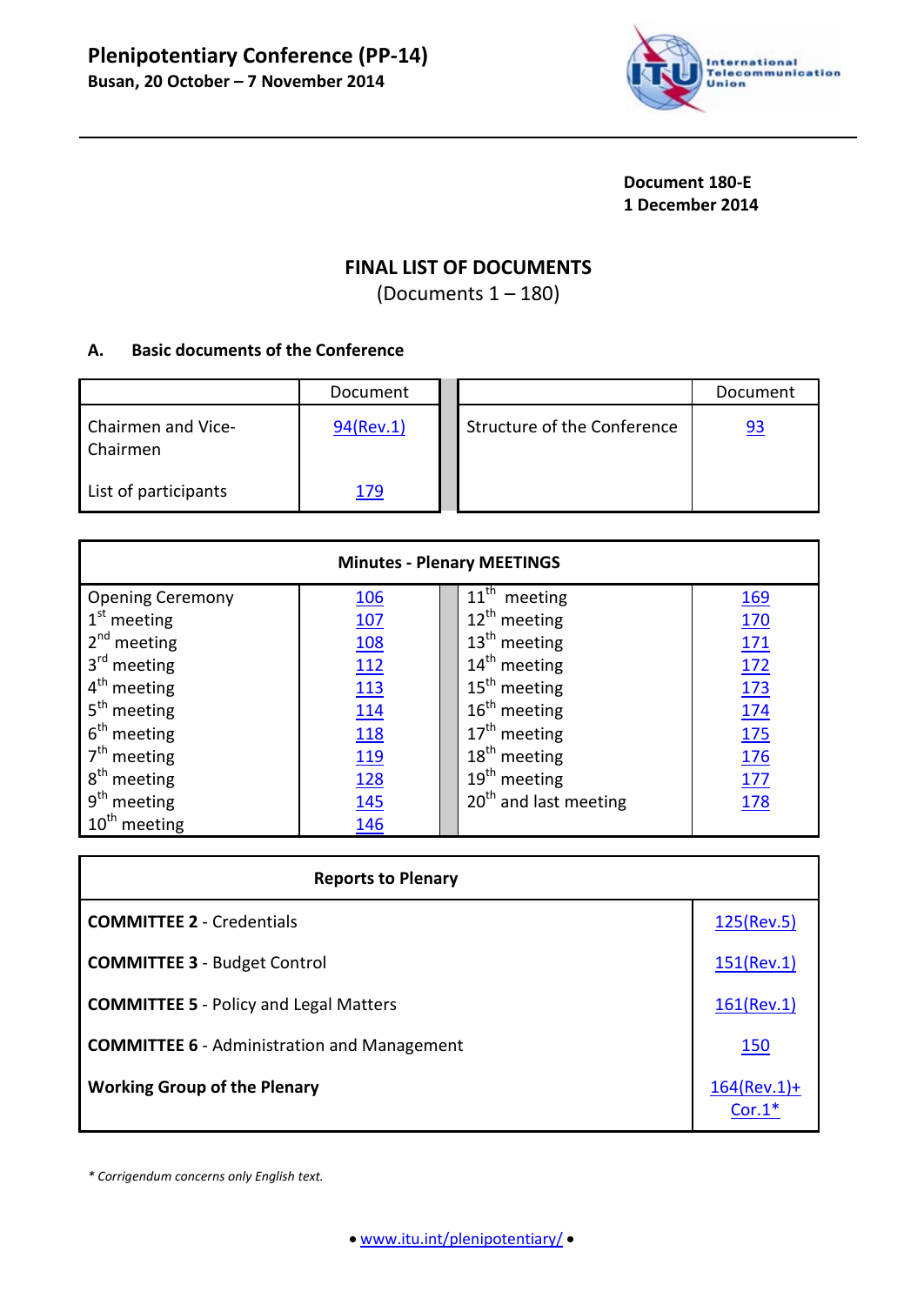### **B. List of Documents**

| Doc. No.                  | <b>Source</b> | <b>Title</b>                                                                                                                       | <b>Destination</b> |
|---------------------------|---------------|------------------------------------------------------------------------------------------------------------------------------------|--------------------|
| $\overline{1}$            | SG            | Agenda of the Conference                                                                                                           | PL                 |
| $\overline{2}$            | SG            | Credentials of delegations to the Plenipotentiary Conference                                                                       | PL                 |
| $\overline{3}$            | SG            | Elections                                                                                                                          | PL                 |
| $4$ (Rev.1)               | SG            | Withdrawal of the candidacy for the post of Deputy<br>Secretary-General: Mr Mongi HAMDI (Tunisia)                                  | PL                 |
| $\overline{5}$            | SG            | Candidacy for the post of Deputy Secretary-General:<br>Ms Magdalena GAJ (Republic of Poland)                                       | PL                 |
| $6 \overline{6}$          | SG            | Candidacy for the post of Director of the Telecommunication<br>Standardization Bureau (TSB): Dr Ahmet Erdinç ÇAVUSOGLU<br>(Turkey) | PL                 |
| $\overline{L}$            | SG            | Candidacy for the post of Deputy Secretary-General: Mr Malcolm<br>JOHNSON (United Kingdom)                                         | PL                 |
| $\underline{8}$           | SG            | Candidacy for the post of Member of the Radio Regulations Board:<br>Mr Ricardo Luis TERÁN (Argentine Republic)                     | PL                 |
| $9$ (Rev.1)               | SG            | Withdrawal of the candidacy for the post of Deputy Secretary-<br>General: Dr Amr BADAWI (Egypt)                                    | PL                 |
| 10                        | SG            | Candidacy for the post of Secretary-General: Mr Houlin ZHAO<br>(People's Republic of China)                                        | PL                 |
| 11                        | SG            | Candidacy for the post of Director of the Telecommunication<br>Standardization Bureau (TSB): Mr Chaesub LEE (Republic of Korea)    | PL                 |
| 12                        | SG            | Candidacy for the post of Member of the Radio Regulations Board:<br>Ms Lilian JEANTY (Kingdom of the Netherlands)                  | PL                 |
| $13$ (Rev.2) <sup>1</sup> | SG            | Withdrawal of the candidacy for the post of Deputy Secretary-<br>General: Mr Bruce GRACIE (Canada)                                 | PL                 |
| 14                        | SG            | Candidacy for the post of Deputy Secretary-General: Mr Shola<br><b>TAYLOR (Nigeria)</b>                                            | PL                 |
| 15                        | SG            | Candidacy for the post of Member of the Radio Regulations Board:<br>Dr Peter MAJOR (Hungary)                                       | PL                 |
| <u>16</u>                 | SG            | Candidacy for the post of Director of the Telecommunication<br>Development Bureau: Mr Brahima SANOU (Burkina Faso)                 | PL                 |
| 17                        | SG            | Candidacy for the post of Member of the Radio Regulations Board:<br>Mr Ilham AFANDIYEV (Azerbaijan)                                | PL                 |
| <u>18</u>                 | SG            | Candidacy for the post of Director of the Radiocommunication<br>Bureau: Mr François RANCY (France)                                 | PL                 |
| <u>19</u>                 | SG            | Candidacy for the post of Member of the Radio Regulations Board:<br>Mr Victor STRELETS (Russian Federation)                        | PL                 |

<span id="page-2-0"></span><sup>1</sup> Revision 2 only concerns French version.

\_\_\_\_\_\_\_\_\_\_\_\_\_\_\_\_\_\_\_\_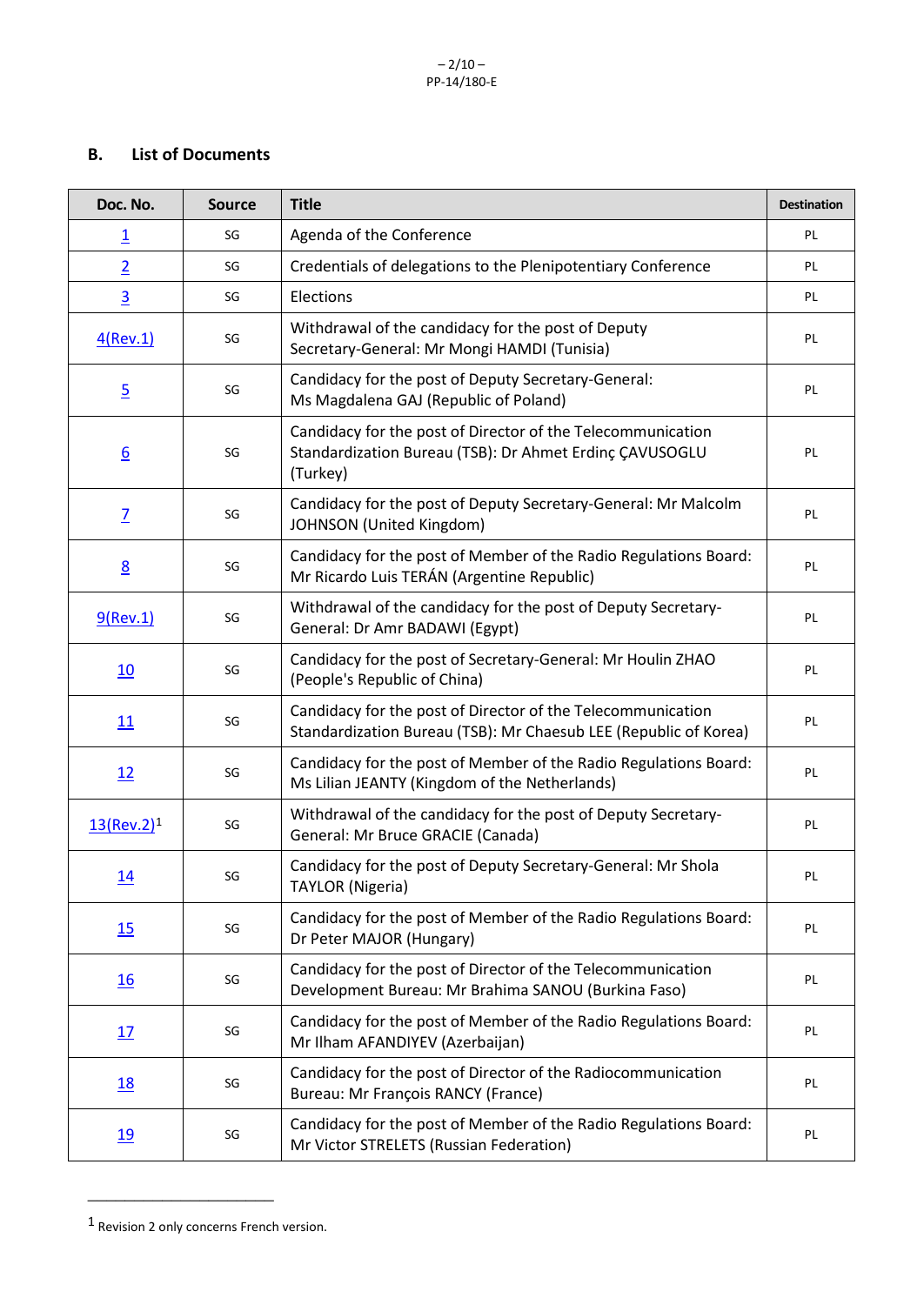#### $-3/10-$ PP-14/180-E

| Doc. No.                 | <b>Source</b>                    | <b>Title</b>                                                                                                                                         | <b>Destination</b>                         |
|--------------------------|----------------------------------|------------------------------------------------------------------------------------------------------------------------------------------------------|--------------------------------------------|
| 20+Add.1                 | SG                               | Report of the Council on the implementation of the Strategic Plan<br>and activities of the Union                                                     | PL                                         |
| 21                       | SG                               | Candidacy for the post of Member of the Radio Regulations Board:<br>Mr Doan Quang HOAN (Socialist Republic of Viet Nam)                              | PL                                         |
| 22(Rev.1)                | SG                               | Withdrawal of Candidacy for the post of Deputy Secretary-General:<br>Dr Fatimetou MOHAMED-SALECK (Islamic Republic of Mauritania)                    | PL                                         |
| 23                       | SG                               | Candidacy for the post of Member of the Radio Regulations Board:<br>Dr Ing. Alfredo MAGENTA (Italy)                                                  | PL                                         |
| 24                       | SG                               | Candidacy for the post of Member of the Radio Regulations Board:<br>Mr Stanley Kaige KIBE (Republic of Kenya)                                        | PL                                         |
| 25                       | SG                               | Candidacy for the post of Member of the Radio Regulations Board:<br>Momcilo SIMIC (Republic of Serbia)                                               | PL                                         |
| 26                       | SG                               | Candidacy for the post of Member of the Radio Regulation Board:<br>Mr Mustapha BESSI (Kingdom of Morocco)                                            | PL                                         |
| $27$ (Rev.1)+<br>Add.1-3 | <b>USA</b>                       | Proposals for the work of the Conference                                                                                                             | COM5,<br>COM6,<br><b>WGPL</b>              |
| 28                       | SG                               | Candidacy for the post of Member of the Radio Regulation Board:<br>Mr Simon KOFFI (Republic of Côte d'Ivoire)                                        | PL                                         |
| 29                       | ARB, B, CAN,<br>URG              | Proposals for the work of the Conference                                                                                                             | COM5                                       |
| 30                       | SG                               | Candidacy for the post of Member of the Radio Regulations Board:<br>Mr Rizat NURSHABEKOV (Republic of Kazakhstan)                                    | PL                                         |
| 31                       | B, CAN, CLM,<br><b>USA</b>       | Proposals for the work of the Conference                                                                                                             | COM5                                       |
| 32                       | <b>CAN</b>                       | Proposals for the work of the Conference                                                                                                             | COM <sub>6</sub>                           |
| 33+Add.1<br>$+Corr.1$    | <b>RUS</b>                       | Proposals for the work of the Conference                                                                                                             | COM <sub>6</sub>                           |
| $34$ (Rev.1)+<br>Add.1   | <b>Member States</b><br>of CITEL | Inter-American Proposals for the work of the Conference                                                                                              | COM5,<br>COM <sub>6</sub> ,<br><b>WGPL</b> |
| 35                       | SG                               | Candidacy for the post of Member of the Radio Regulations Board:<br>Dr Yasuhiko ITO (Japan)                                                          | PL                                         |
| $\overline{36}$          | SG                               | Candidacy for the post of Member of the Radio Regulations Board:<br>Mr Alireza DARVISHI (Islamic Republic of Iran)                                   | PL                                         |
| $\overline{37}$          | SG                               | Candidacy for the post of Member of the Radio Regulation Board:<br>Mr Nasser BIN HAMMAD (United Arab Emirates)                                       | PL                                         |
| 38(Rev.1)                | SG                               | Withdrawal of the candidacy for the post of Member of the Radio<br>Regulations Board: Ms Anissa GUELLAL (People's Democratic<br>Republic of Algeria) | PL                                         |
| 39                       | SG                               | Candidacy for the post of Member of the Radio Regulation Board:<br>Ms Joanne Cecilia WILSON (United States of America)                               | PL                                         |
| 40(Rev.1)                | SG                               | Candidacy for the post of Member of the Radio Regulation Board:<br>Mr Vicente RUBIO CARRETÓN (Spain)                                                 | PL                                         |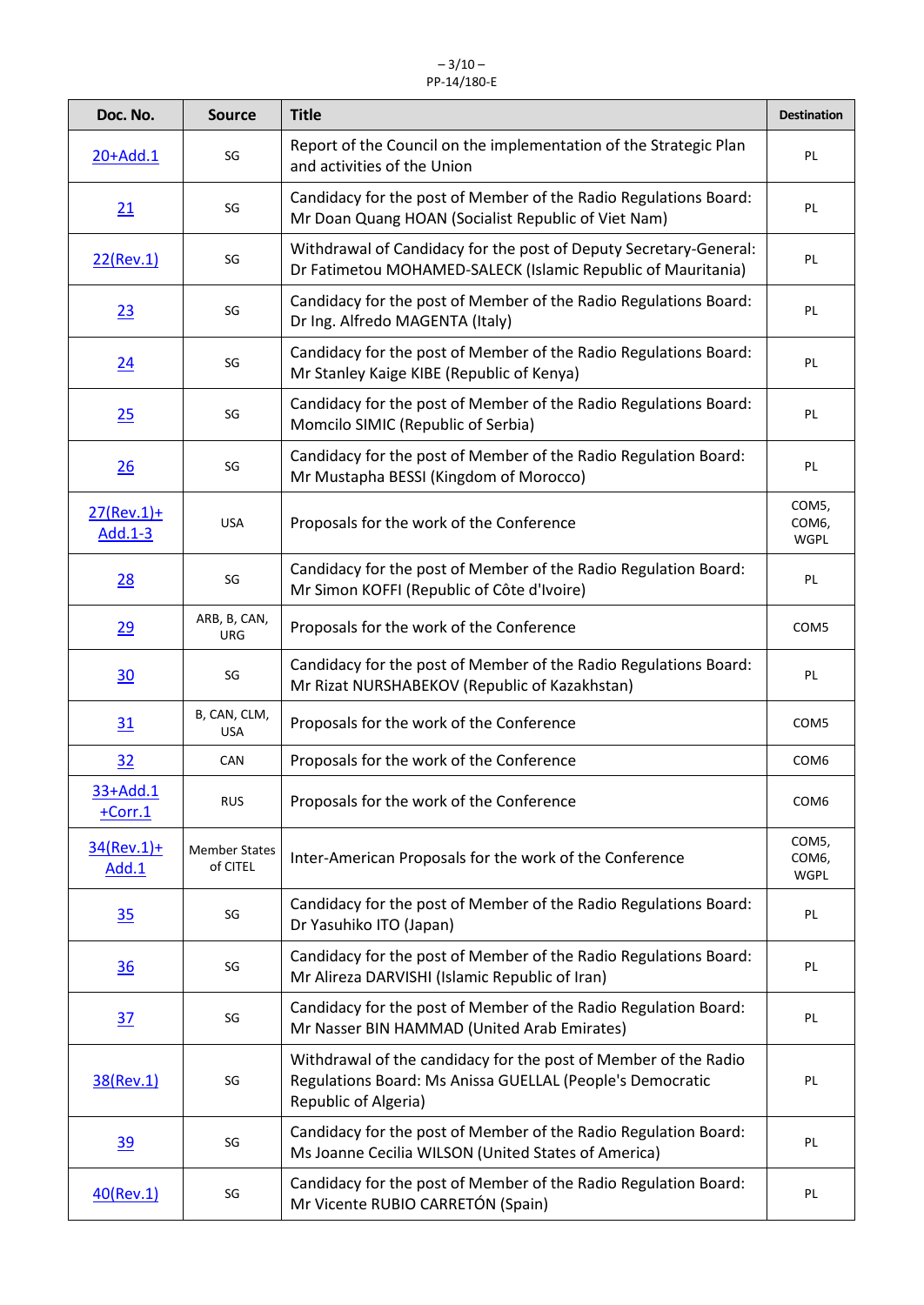| Doc. No.     | <b>Source</b> | <b>Title</b>                                                                                                                                                                                   | <b>Destination</b> |
|--------------|---------------|------------------------------------------------------------------------------------------------------------------------------------------------------------------------------------------------|--------------------|
| 41           | SG            | Candidacy for the post of Member of the Radio Regulation Board:<br>Dr levgen KHAIROV (Ukraine)                                                                                                 | PL                 |
| $42$ (Rev.1) | SG            | Report by the Council - Draft Resolutions 71, 72 and 151 and<br>Annexes to Resolution 71 - Draft strategic and financial plans for<br>the Union for 2016-2019                                  | COM <sub>6</sub>   |
| 43           | SG            | Resolution 4 (Dubai, 2012) - Periodic review of the International<br><b>Telecommunication Regulations</b>                                                                                      | COM5               |
| 44           | SG            | Draft Financial Plan for the Union for 2016-2019 and draft<br>Decision 5                                                                                                                       | COM <sub>6</sub>   |
| 45           | SG            | Memorandum of arrangement (HoD)                                                                                                                                                                | PL                 |
| 46           | SG            | <b>Budget of the Plenipotentiary Conference</b>                                                                                                                                                | COM3               |
| 47           | SG            | Contribution to defraying the expenses of the Plenipotentiary<br>Conference (PP-14)                                                                                                            | COM3               |
| 48(Rev.2)    | SG            | Report on the work carried out by the correspondence group on<br>the elaboration of a working definition of the term "ICT"                                                                     | COM5               |
| 49           |               | Not allocated                                                                                                                                                                                  |                    |
| $50$ (Rev.1) | SG            | Decisions of the World Telecommunication Development<br>Conference (WTDC-14)                                                                                                                   | COM <sub>6</sub>   |
| 51           | SG            | Report of the Council Working Group on a Stable Constitution -<br>Extract of Summary Record of the discussion that took place at<br>Council 2013                                               | COM5               |
| 52           | SG            | Report of the Council Working Group on a Stable Constitution                                                                                                                                   | COM5               |
| 53           | SG            | Draft new Resolution on review of the current methodologies and<br>development of a future vision for the participation of Sector<br>Members, Associates and Academia in the activities of ITU | COM5               |
| 54           | SG            | Report of the Director of TSB on the Action Plan in WTSA-12<br>Resolution 44 on bridging the standardization gap                                                                               | <b>WGPL</b>        |
| 55           | SG            | ITU experience with remote participation and proposed action plan<br>- Resolution 167 (Guadalajara, 2010)                                                                                      | COM <sub>6</sub>   |
| 56           | SG            | Schedule of future conferences, assemblies and meetings of the<br>Union: 2014-2017                                                                                                             | COM <sub>6</sub>   |
| 57(Rev.1)    | SG            | Options for the Union's Headquarter premises over the long term                                                                                                                                | COM <sub>6</sub>   |
| 58           |               | Not allocated                                                                                                                                                                                  |                    |
| <u>59</u>    | SG            | Further study on information/document access in ITU                                                                                                                                            | COM5               |
| 60           | SG            | Comprehensive report on the Rights, Obligations and Conditions<br>for Participation of Sector Members, Associates and Academia                                                                 | COM5               |
| 61           | SG            | Requests for exemption from any financial contribution to<br>defraying expenses relating to participation in the work of ITU                                                                   | COM <sub>6</sub>   |
| 62+Add.1     | SG            | ITU's role as Supervisory Authority of the International Registration<br>System for Space Assets under the Space Protocol                                                                      | COM5               |
| 63           | SG            | Report on the implementation of the Conformance and<br>Interoperability programme                                                                                                              | COM5               |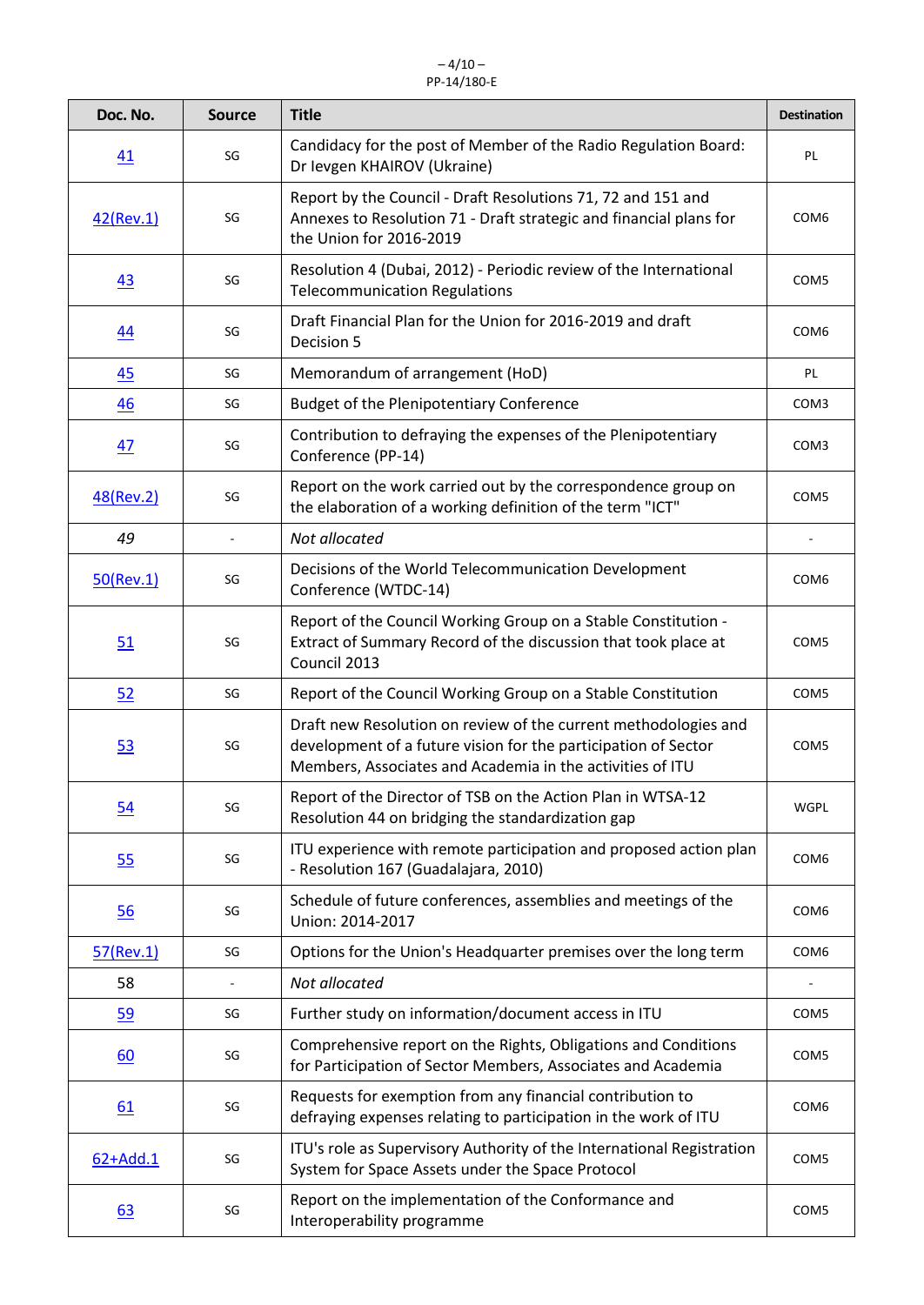#### $-5/10-$ PP-14/180-E

| Doc. No.                                                     | <b>Source</b>                           | <b>Title</b>                                                                                                             | <b>Destination</b>                             |
|--------------------------------------------------------------|-----------------------------------------|--------------------------------------------------------------------------------------------------------------------------|------------------------------------------------|
| 64                                                           | SG                                      | Arrears, special arrears accounts and cancelled special arrears<br>accounts                                              | COM <sub>6</sub>                               |
| 65                                                           | SG                                      | Examination of the financial management of the Union by the<br>Plenipotentiary Conference - years 2010 to 2013           | COM <sub>6</sub>                               |
| 66                                                           | SG                                      | Candidacy for the post of Member of the Radio Regulation Board:<br>Mr Meiditomo SUTYARJOKO (Republic of Indonesia)       | PL                                             |
| $67 + Add.1 - 3$<br>$+Cor.1-2$                               | Asia-Pacific<br><b>Member States</b>    | Asia-Pacific Common Proposals for the Work of the Conference                                                             | COM5,<br>COM6,<br><b>WGPL</b>                  |
| <u>68</u>                                                    | SG                                      | Candidacy for the post of Director of the Telecommunication<br>Standardization Bureau (TSB): Dr Bilel JAMOUSSI (Tunisia) | PL                                             |
| 69+Add.1-2<br>$+Corr.1-3$                                    | African<br><b>Member States</b>         | African Common Proposals for the work of the Conference                                                                  | COM5,<br>COM <sub>6</sub> ,<br><b>WGPL</b>     |
| 70                                                           | <b>CUB</b>                              | Proposals for the work of the Conference                                                                                 | <b>WGPL</b>                                    |
| 71                                                           | SG                                      | Candidacy for the post of Member of the Radio Regulation Board:<br>Mr R.J.S. KUSHVAHA (Republic of India)                | PL                                             |
| 72(Rev.4)                                                    | SG                                      | Loss of the right to vote                                                                                                | PL                                             |
| 73+Add.1                                                     | <b>Member States</b><br>of RCC          | Common Proposals for the work of the Conference                                                                          | COM5,<br>COM <sub>6</sub> ,<br><b>WGPL</b>     |
| $\overline{74}$                                              | <b>PRG</b>                              | Proposals for the work of the Conference                                                                                 | <b>WGPL</b>                                    |
| 75                                                           | В                                       | Proposals for the work of the Conference                                                                                 | COM5,<br>COM <sub>6</sub> ,<br><b>WGPL</b>     |
| $\overline{76}$                                              | ARG, B, PRG                             | Proposals for the work of the Conference                                                                                 | WGPL                                           |
| 77                                                           | J                                       | Proposals for the work of the Conference                                                                                 | COM <sub>5</sub>                               |
| 78                                                           | ARG, MEX,<br>PRG, URG                   | Proposals for the work of the Conference                                                                                 | COM <sub>5</sub>                               |
| 79+Add.1-4<br>+Add.1Cor.1<br>+Add.2Cor.1Rev.1<br>+Cor.1Rev.1 | <b>Arab States</b>                      | Arab Common Proposals for the work of the Conference                                                                     | PL, COM5,<br>COM <sub>6</sub> ,<br><b>WGPL</b> |
| 80+Add.1<br>$+Corr.1,2$                                      | European<br><b>Member States</b>        | European Common Proposals for the work of the Conference                                                                 | COM5,<br>COM <sub>6</sub> ,<br><b>WGPL</b>     |
| 81                                                           | BEL, CZE, G                             | Proposals for the work of the Conference                                                                                 | COM <sub>6</sub>                               |
| 82                                                           | INS                                     | Proposals for the work of the Conference                                                                                 | COM5,<br><b>WGPL</b>                           |
| 83+Corr.1                                                    | BEL, BUL, CZE,<br>EST, HOL, S, G        | Proposals for the work of the Conference                                                                                 | COM <sub>5</sub>                               |
| 84(Rev.2)                                                    | <b>UKR</b>                              | Proposals for the work of the Conference                                                                                 | PL                                             |
| 85                                                           | <b>IND</b>                              | Proposals for the work of the Conference                                                                                 | WGPL                                           |
| 86+Corr.1                                                    | ALG, ARS, EGY,<br>LBN, OMA,<br>UAE, YEM | Proposals for the work of the Conference                                                                                 | COM5,<br>COM <sub>6</sub> ,<br><b>WGPL</b>     |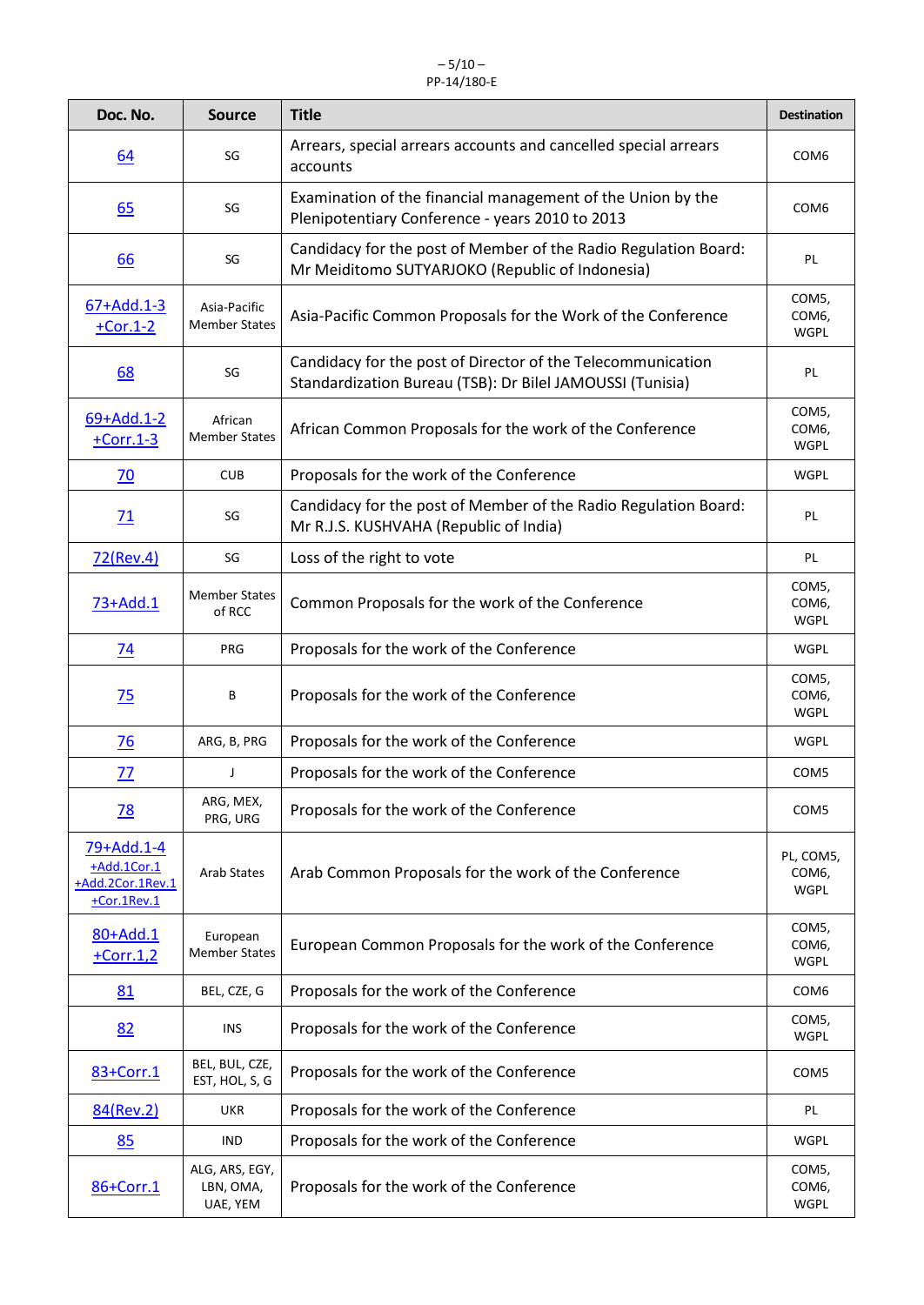#### $-6/10-$ PP-14/180-E

| Doc. No.      | <b>Source</b>    | <b>Title</b>                                                                                                                                                                                   | <b>Destination</b>        |
|---------------|------------------|------------------------------------------------------------------------------------------------------------------------------------------------------------------------------------------------|---------------------------|
| 87            | <b>CLM</b>       | Proposals for the work of the Conference                                                                                                                                                       | COM <sub>5</sub>          |
| 88            | <b>VEN</b>       | Proposals for the work of the Conference                                                                                                                                                       | COM5,<br>COM <sub>6</sub> |
| 89            | SG               | Report by the Council - Proposed revisions to Resolutions 152, 158,<br>169 and 170                                                                                                             | COM5,<br>COM <sub>6</sub> |
| 90            | SG               | Report by the Council - Transmission of conclusions of TSAG<br>discussions on the work carried out by the correspondence group<br>on the elaboration of a working definition of the term "ICT" | COM <sub>5</sub>          |
| 91            | SG               | Report by the Council - Advantages and disadvantages of utilizing<br>revenue generated from International numbering resources for the<br>purpose of balancing revenue and expenses             | COM <sub>6</sub>          |
| 92            | SG               | Candidatures for the elections to the ITU Council                                                                                                                                              | PL                        |
| 93            | SG               | Structure of the ITU Plenipotentiary Conference (Busan, 2014)                                                                                                                                  |                           |
| 94(Rev.1)     | SG               | Chairmen and Vice-Chairmen of the Conference                                                                                                                                                   |                           |
| 95            | SG               | Secretariat of the Conference                                                                                                                                                                  |                           |
| 96            | SG               | Allocation of documents                                                                                                                                                                        |                           |
| 97            | SG               | General schedule of work of the Conference                                                                                                                                                     |                           |
| 98(Rev.1)     | <b>IND</b>       | Proposals for the work of the Conference                                                                                                                                                       | <b>WGPL</b>               |
| 99            | SG               | Transfer of powers - Malta - Netherlands                                                                                                                                                       | PL                        |
| 100           | SG               | Transfer of powers - Iceland - Denmark                                                                                                                                                         | PL                        |
| $101$ (Rev.1) | SG               | Proxy vote - Republic of Tajikistan - Kyrgyz Republic                                                                                                                                          | PL                        |
| 102(Rev.2)    | SG               | Information note on the voting process                                                                                                                                                         | PL                        |
| 103           | SG               | Conduct of proceedings at the Busan Plenipotentiary Conference                                                                                                                                 | PL                        |
| 104           | COM6             | First series of texts submitted by Committee 6 to Editorial<br>Committee                                                                                                                       | COM4                      |
| 105           | SG               | Transfer of powers - Guinea - Mali                                                                                                                                                             | PL                        |
| 106           | SG               | Minutes of the Opening Ceremony                                                                                                                                                                | PL                        |
| 107(Rev.1)    | SG               | Minutes of the first Plenary Meeting                                                                                                                                                           | PL                        |
| 108           | SG               | Minutes of the second Plenary Meeting                                                                                                                                                          | PL                        |
| <u>109</u>    | COM <sub>5</sub> | First series of text submitted by Committee 5 to Editorial<br>Committee                                                                                                                        | COM4                      |
| 110           | SG               | Proxy vote - Panama - Costa Rica                                                                                                                                                               | PL                        |
| 111           | COM <sub>5</sub> | Second series of texts submitted by Committee 5 to the Editorial<br>Committee                                                                                                                  | COM4                      |
| $112$ (Rev.1) | SG               | Minutes of the third Plenary Meeting                                                                                                                                                           | PL                        |
| 113           | SG               | Minutes of the fourth Plenary Meeting                                                                                                                                                          | PL                        |
| <u>114</u>    | SG               | Minutes of the fifth Plenary Meeting                                                                                                                                                           | PL                        |
| 115           | COM4             | B1 - First series of texts submitted by Editorial Committee to<br><b>Plenary Meeting</b>                                                                                                       | PL                        |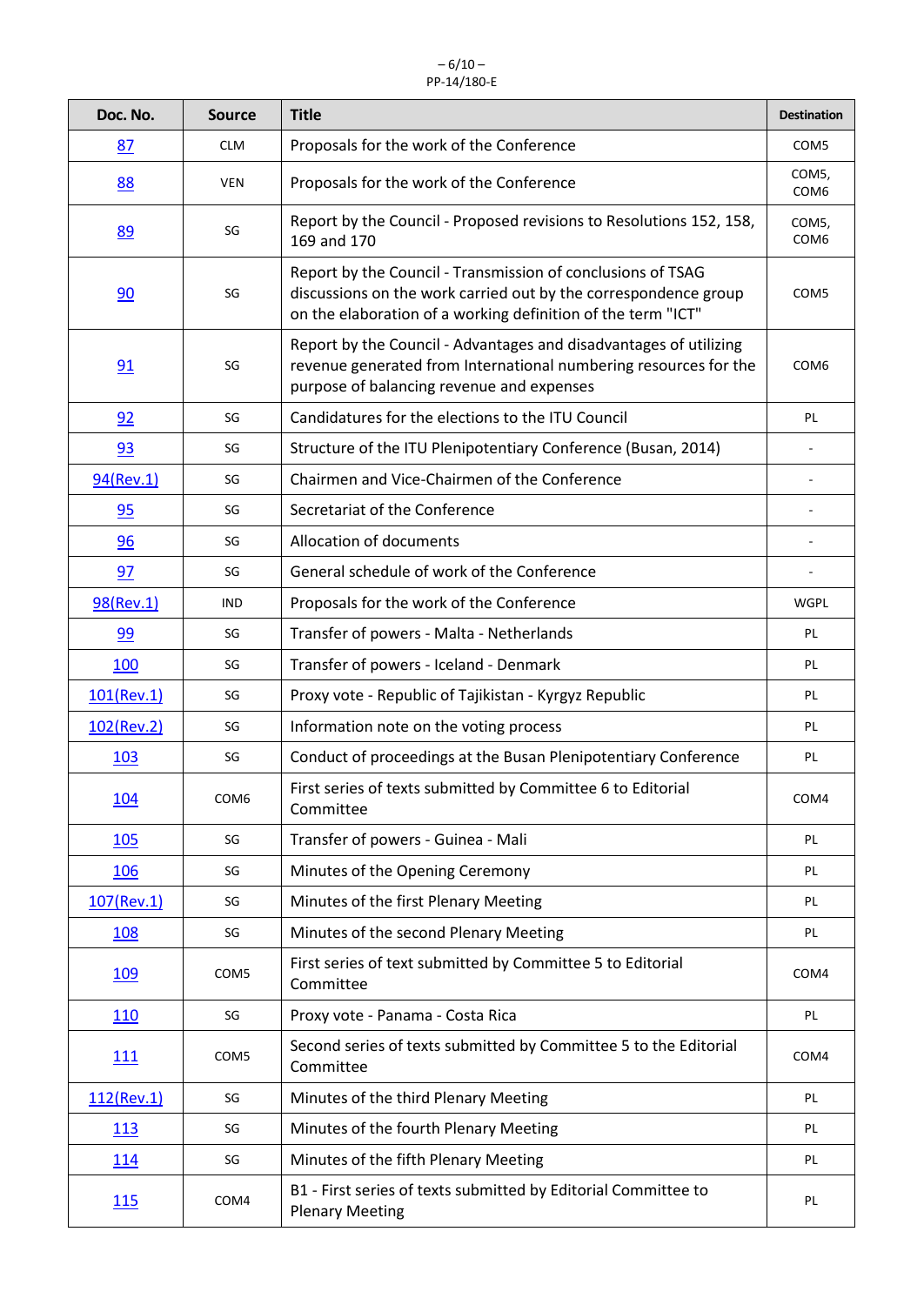#### $-7/10-$ PP-14/180-E

| Doc. No.     | <b>Source</b>    | <b>Title</b>                                                                                                   | <b>Destination</b> |
|--------------|------------------|----------------------------------------------------------------------------------------------------------------|--------------------|
| <u>116</u>   | COM <sub>6</sub> | Second series of texts submitted by Committee 6 to Editorial<br>Committee                                      | COM4               |
| 117          | COM4             | B2 - Second series of text submitted by Editorial Committee to<br><b>Plenary Meeting</b>                       | PL                 |
| <u>118</u>   | SG               | Minutes of the sixth Plenary Meeting                                                                           | PL                 |
| 119          | SG               | Minutes of the seventh Plenary Meeting                                                                         | PL                 |
| 120          | COM5             | Note by the Chairman of Committee 5 to Committee 6                                                             | COM <sub>6</sub>   |
| <u>121</u>   | WGPL             | First series of texts from Working Group of the Plenary to Editorial<br>Committee                              | COM4               |
| <u>122</u>   | COM <sub>6</sub> | Note from the Chairman of Committee 6 to Committee 5                                                           | COM5               |
| 123+Corr.1   | COM <sub>6</sub> | Third series of texts submitted by Committee 6 to Editorial<br>Committee                                       | COM4               |
| 124          | <b>WGPL</b>      | Second series of texts submitted by Working Group of Plenary to<br><b>Editorial Committee</b>                  | COM4               |
| 125(Rev.5)   | COM <sub>2</sub> | Report of Committee 2 to the Plenary Meeting (Credentials)                                                     | PL                 |
| 126          | COM4             | B3 - Third series of text submitted by Editorial Committee to<br><b>Plenary Meeting</b>                        | PL                 |
| <u>127</u>   | SG               | Transfer of powers - Republic of the Marshall Island - United States<br>of America                             | PL                 |
| 128          | SG               | Minutes of the eighth Plenary Meeting                                                                          | PL                 |
| <u>129</u>   | COM5             | Third series of texts submitted by Committee 5 to Editorial<br>Committee                                       | COM4               |
| 130          | COM4             | B4 - Fourth series of texts submitted by Editorial Committee to<br>Plenary                                     | PL                 |
| <u>131</u>   | COM <sub>6</sub> | Fourth series of texts submitted by Committee 6 to the Editorial<br>Committee                                  | COM4               |
| 132          | <b>WGPL</b>      | Third series of texts submitted by Working Group of Plenary to<br><b>Editorial Committee</b>                   | COM4               |
| <u>133</u>   | CAN              | Proposals for the work of the Conference                                                                       | COM <sub>6</sub>   |
| <u>134</u>   | COM5             | Fourth series of texts submitted by Committee 5 to Editorial<br>Committee                                      | COM4               |
| 135          | SG               | Transfer of Powers - Trinidad and Tobago - Barbados                                                            | PL                 |
| 136 + Corr.1 | $\overline{2}$   | Proposals for the work of the Conference - Connect 2020 agenda<br>for global telecommunication/ICT development | <b>WGPL</b>        |
| <u>137</u>   | COM4             | R1- First series of texts submitted by Editorial Committee to<br>Plenary                                       | PL                 |
| <u>138</u>   | WGPL             | Fourth series of texts submitted by Working Group of Plenary to<br><b>Editorial Committee</b>                  | COM4               |

<span id="page-7-0"></span><sup>2</sup> AZE, B, BLR, CBG, GRC, KAZ, KOR, LTU, POL, RUS, E, SNG, SUI, UGA

\_\_\_\_\_\_\_\_\_\_\_\_\_\_\_\_\_\_\_\_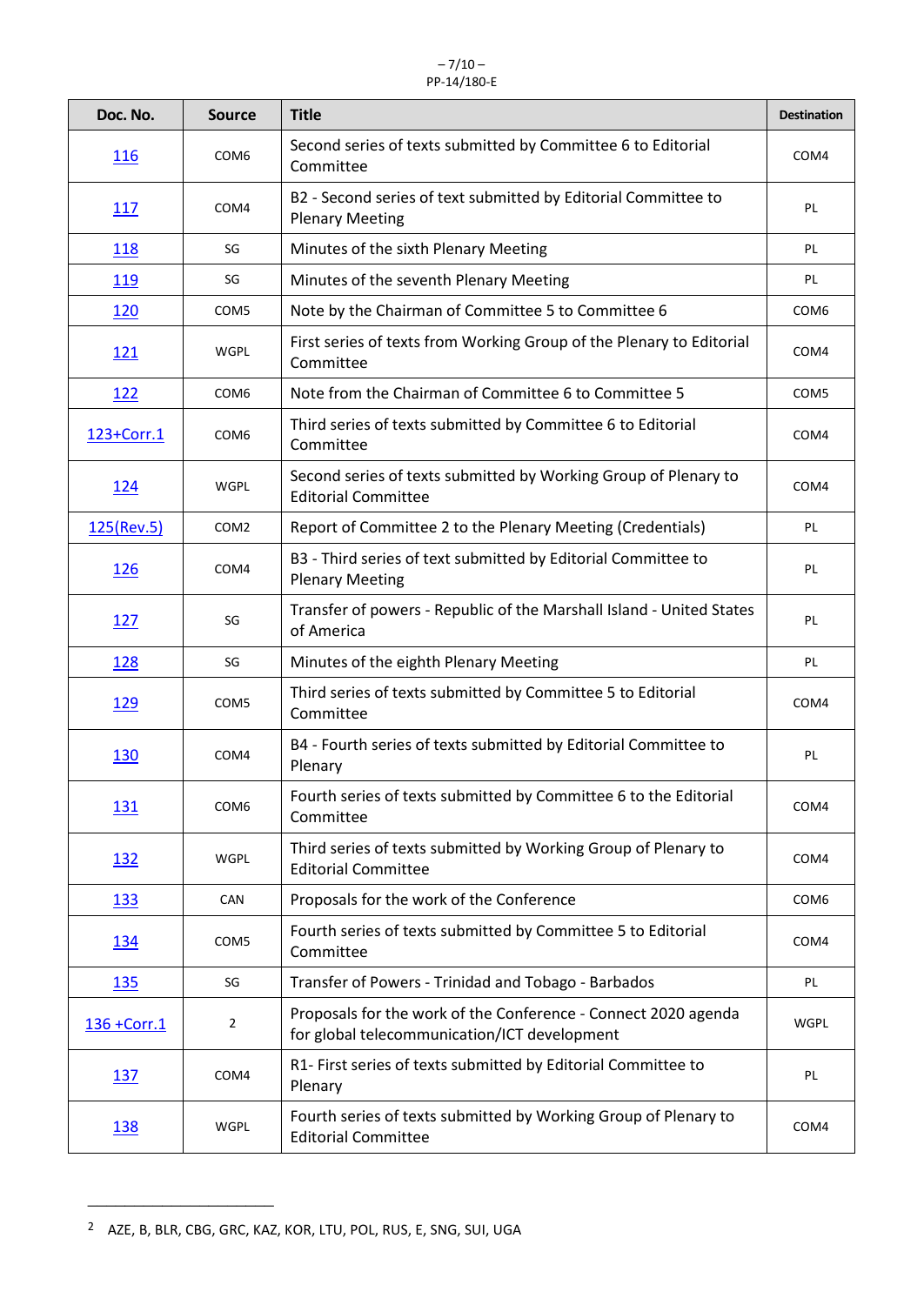#### $-8/10-$ PP-14/180-E

| Doc. No.    | <b>Source</b>    | <b>Title</b>                                                                                   | <b>Destination</b> |
|-------------|------------------|------------------------------------------------------------------------------------------------|--------------------|
| <u>139</u>  | COM4             | B5 - Fifth series of texts submitted by Editorial Committee to<br>Plenary                      | PL                 |
| 140         | SRL              | Proposal for the Work of the Conference                                                        | <b>WGPL</b>        |
| 141         | COM <sub>5</sub> | Fifth series submitted by Committee 5 to Editorial Committee                                   | COM4               |
| <u>142</u>  | COM4             | B6 - Sixth series of texts submitted by Editorial Committee to<br>Plenary                      | PL                 |
| 143(Rev.1)  | <b>WGPL</b>      | Fifth series of texts submitted by WGPL to the Editorial Committee                             | COM4               |
| <u> 144</u> | COM <sub>6</sub> | Fifth series of text submitted by Committee 6 to Editorial<br>Committee                        | COM4               |
| <u>145</u>  | SG               | Minutes of the ninth Plenary Meeting                                                           | PL                 |
| 146         | SG               | Minutes of the tenth Plenary Meeting                                                           | PL                 |
| 147         | COM4             | B7 - Seventh series of texts submitted by Editorial Committee to<br>the Plenary Meeting        | PL                 |
| <u>148</u>  | COM <sub>6</sub> | Sixth series of texts submitted by Committee 6 to Editorial<br>Committee                       | COM4               |
| 149         | <b>WGPL</b>      | Sixth series of texts submitted by Working Group of Plenary to<br><b>Editorial Committee</b>   | COM4               |
| 150         | COM <sub>6</sub> | Report by the Chairman of Committee 6 to the Plenary                                           | PL                 |
| 151(Rev.1)  | COM3             | Report from Committee 3 to Plenary                                                             | PL                 |
| <u>152</u>  | COM <sub>6</sub> | Seventh series of texts submitted by Committee 6 to Editorial<br>Committee                     | COM4               |
| <u>153</u>  | COM4             | B8 - Eighth series of texts submitted by Editorial Committee to<br>Plenary                     | PL                 |
| 154         | COM <sub>5</sub> | Sixth series of texts submitted by Committee 5 to the Editorial<br>Committee                   | COM4               |
| 155         | SG               | Final days of the Conference                                                                   | PL                 |
| 156+Corr.1  | COM4             | B9 - Ninth series of texts submitted by Editorial Committee to<br>Plenary                      | PL                 |
| 157         | <b>WGPL</b>      | Seventh series of texts submitted by Working Group of Plenary to<br><b>Editorial Committee</b> | COM4               |
| <u>158</u>  | COM4             | B10 - Tenth series of texts submitted by Editorial Committee to<br>Plenary                     | PL                 |
| <u>159</u>  | COM4             | B11 - Eleventh series of texts submitted by Editorial Committee to<br>Plenary                  | PL                 |
| 160         | COM <sub>6</sub> | Eighth series of texts submitted by Committee 6 to Editorial<br>Committee                      | COM4               |
| 161(Rev.1)  | COM <sub>5</sub> | Report from the Chairman of Committee 5 to Plenary                                             | PL                 |
| <u>162</u>  | SG               | <b>Signing Ceremony</b>                                                                        | PL                 |
| <u>163</u>  | COM <sub>5</sub> | Seventh series of texts submitted by Committee 5 to the Editorial<br>Committee                 | COM4               |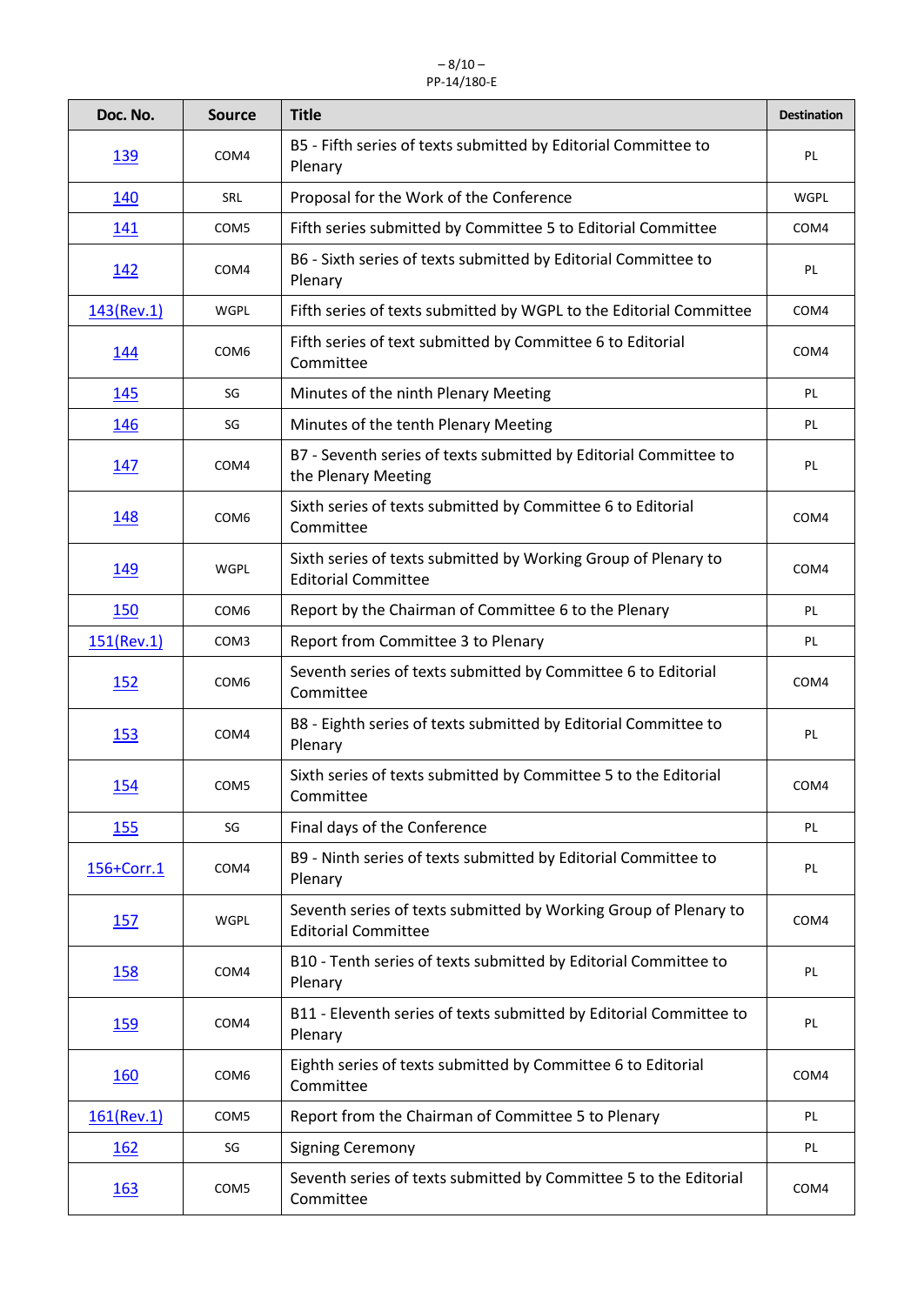#### $-9/10-$ PP-14/180-E

| Doc. No.                 | <b>Source</b> | <b>Title</b>                                                                    | <b>Destination</b> |
|--------------------------|---------------|---------------------------------------------------------------------------------|--------------------|
| 164(Rev.1)<br>$+Corr.13$ | <b>WGPL</b>   | Report from the Chairman of Working Group of Plenary to Plenary                 | PL                 |
| 165                      | COM4          | B12 - Twelfth series of texts submitted by Editorial Committee to<br>Plenary    | PL                 |
| 166                      | COM4          | B13 - Thirteenth series of texts submitted by Editorial Committee<br>to Plenary | PL                 |
| 167                      | SG            | <b>Declarations</b>                                                             | PL                 |
| 168                      | SG            | <b>Additional Declarations</b>                                                  | PL                 |
| 169                      | SG            | Minutes of the eleventh Plenary Meeting                                         | PL                 |
| 170                      | SG            | Minutes of the twelfth Plenary Meeting                                          | PL                 |
| <u>171</u>               | SG            | Minutes of the thirteenth Plenary Meeting                                       | PL                 |
| 172                      | SG            | Minutes of the fourteenth Plenary Meeting                                       | PL                 |
| <u>173</u>               | SG            | Minutes of the fifteenth Plenary Meeting                                        | PL                 |
| 174                      | SG            | Minutes of the sixteenth Plenary Meeting                                        | PL                 |
| 175                      | SG            | Minutes of the seventeenth Plenary Meeting                                      | PL                 |
| 176                      | SG            | Minutes of the eighteenth Plenary Meeting                                       | PL                 |
| 177                      | SG            | Minutes of the nineteenth Plenary Meeting                                       | PL                 |
| 178                      | SG            | Minutes of the twentieth and last Plenary Meeting                               | PL                 |
| <u>179</u>               | SG            | Final list of participants                                                      |                    |
| 180                      | SG            | Final list of documents                                                         |                    |

L

\_\_\_\_\_\_\_\_\_\_\_\_\_\_\_\_\_\_\_\_

<span id="page-9-0"></span><sup>3</sup> *Corrigendum concerns only English text*